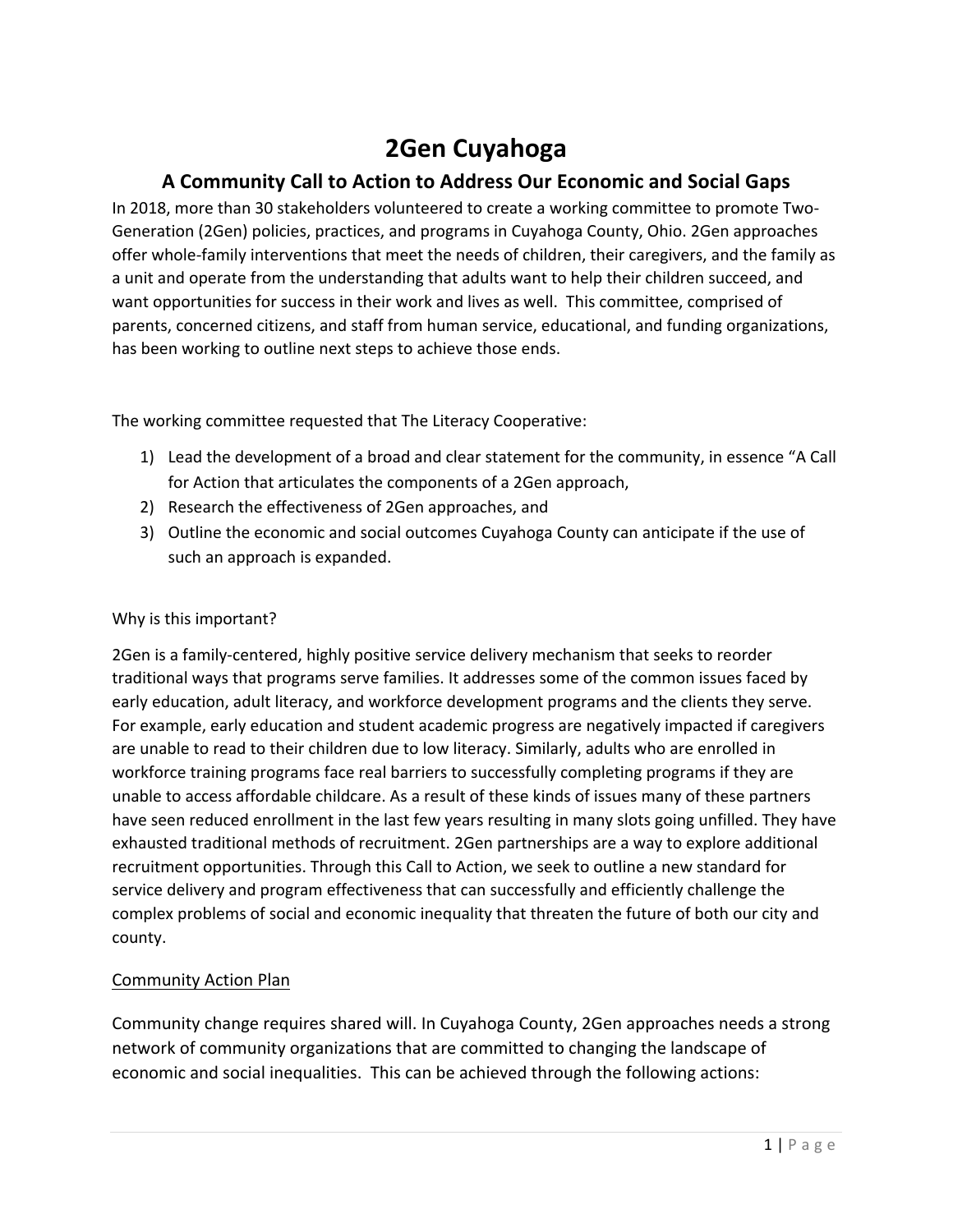- 1. Involving parents and family members to be part of our planning process. $1$
- 2. Expanding inter-agency knowledge among all service providers (site visits and sharing).
- 3. Implementing formal referral strategies and shared databases among all organizations providing services to children, adults, or families.
- 4. Incubating a 2Gen programming pilot and tracking results, scalability, and sustainability.

These strategies will yield 2Gen implementation to benefit Cuyahoga County families and offer a framework for the working committee's actions.

# The 2Gen Approach – from the Ascend Project at the Aspen Institute<sup>2</sup>

Executing the strategies outlined above requires a shared understanding of what 2Gen approaches include and we are relying heavily upon the work of The Aspen Institute and their Ascent Project. According to the *Ascend* Project at the Aspen Institute, "**two-generation approaches** focus on creating opportunities for and addressing needs of both children and the adults in their lives **together**."

The 2Gen approach recognizes, for instance, that 30 percent of students at community colleges are parents/caregivers with dependent children and therefore have to balance the competing demands of family, work, and education. It recognizes that millions of children in child care centers have parents/caregivers who are seeking to improve their families' economic security by working, training for better jobs, and/or going to school to get a high school equivalency credential (HSE), English language competence, or a certificate or degree from a 2- or 4-year college.

2Gen also recognizes that children with a savings account designated to pay for college are more likely to end up enrolling and graduating from college—even if the account has less than \$500 in it. When parents save money for their children's college, it can result in increased trust in traditional financial institutions and less reliance on alternative financial services and predatory lending institutions while increasing their financial capability and helping them set and achieve their own long-term financial goals. A similar effect holds true for health insurance: parents with health insurance are more likely to seek regular care for themselves and their children.

Dual outcomes are at the heart of true 2Gen programs. Outcomes for both children and their parents/caregivers must be embedded in policies and programs that use two-generation approaches to improve family economic security and break the intergenerational cycle of poverty.

In both of these examples, organizations implementing 2Gen find ways to support the parents/caregivers of children in child care and the children of parents/caregivers in post-secondary education. The 2Gen idea has been embedded in diverse cultures for centuries, and 2Gen programs can be found in the early settlement house movement and in the Head Start program launched in

<sup>&</sup>lt;sup>1</sup> The parent engagement survey is available online at  $\frac{http://www.literacycooperative.org/}{http://ascendaspeninstitute.org/two-generation/what-is-2gen/}$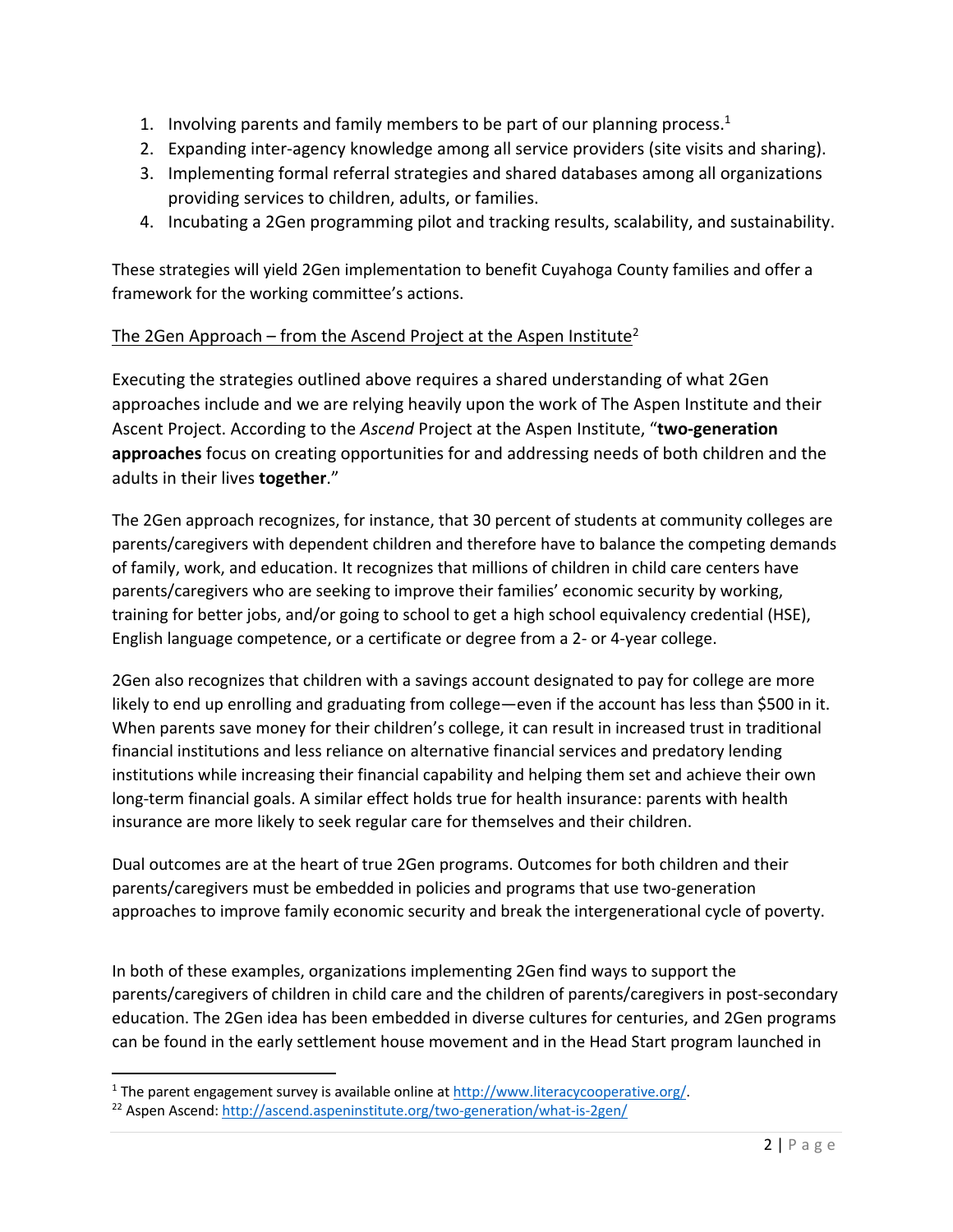1965. But a 21st century version of the 2Gen approach has emerged in response to contemporary conditions and insights. According to Aspen Ascend: more than two in five children in the U.S. live in low-income families; one in four children grow up in a single-parent family, many headed by women; and children and parents of color are disproportionately low-income.<sup>3</sup>

Despite these challenges, opportunity exists: the return on investment in children and their parents is high: every \$1 invested in early childhood education saves at least \$57 in social costs later. Many

EXAMPLE 1: A 2Gen approach at a community college, adult education program, or workforce development program can include providing student-parents/caregivers with childcare and family-support services, designing academic and college life and career pathways for their unique needs, and offering them a "family friendly" campus. These innovations help studentparents/caregivers to improve their education and economic achievement while simultaneously enhancing their children's development and opportunities. And they help adult programming to improve their own high-priority outcomes: increased access to higher education, student retention, and completion of degrees and certificates, particularly by low-income students.

For nearly five decades, The Centers for Families and Children (The Centers) has provided comprehensive services to pregnant women and families with children (birth to age 5) focusing on high-quality early childhood education as a gateway to provide services that combine interventions with a 2Gen approach to achieve family stability. Comprehensive services focus on the parent/caregiver as the child's first teacher, physical and emotional well-being, education for both parent and child, and connections to supportive services including employment, food, and housing. The Centers maintains seven early learning campuses across Greater Cleveland, including a unique preschool, co-located within the Maple Heights Branch of the Cuyahoga County Public Library (where adult literacy services are also provided). All centers have earned a five-star Step Up to Quality rating. For families not accessing a center, education and supports are provided through the home-based program allowing weekly home visits that can begin with pregnancy. During the prenatal period, support is provided to the Mother and Father and focuses on education and well-being of both the developing child and parents. Once the child is born, home-based services continue each week and include a home-based educational curriculum, case management, and health and well-being supports for both parent(s) and children up to age five. The Centers continues to enhance its 2Gen approach through special projects such as a collaboration with El Barrio Workforce and Early Learning which provides parents with the opportunity to receive a Child Development Associate credential to become a Teacher Assistant while their child is learning at one of the early learning centers. Once the parent completes the program, they can be hired into full time employment as a classroom teacher.

<sup>3</sup> Aspen Ascend: http://ascend.aspeninstitute.org/two-generation/what-is-2gen/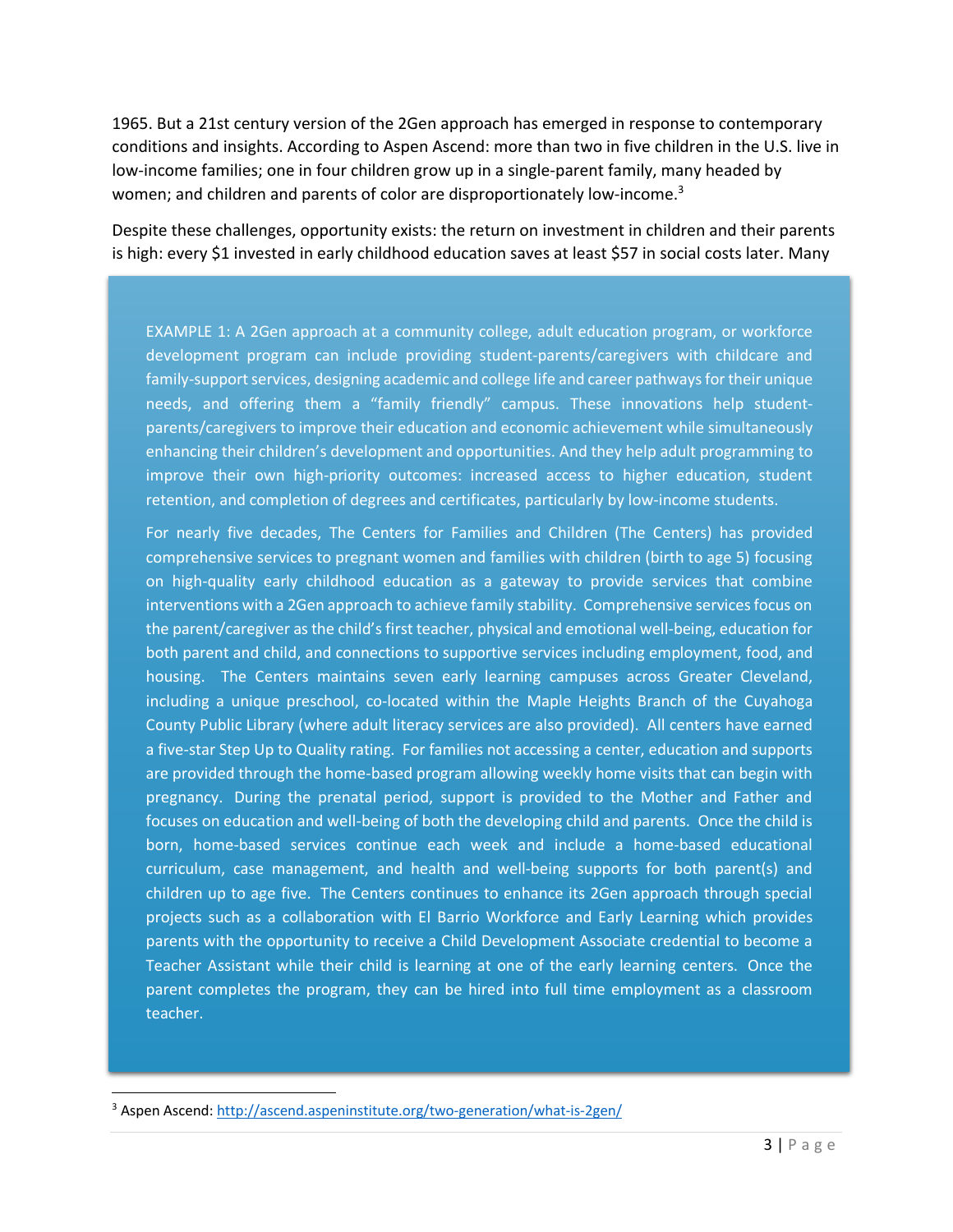current funding streams and policies do not reflect the demographic realities of 21st century American families—i.e. the need for 2Gen programming—but the emergence of more 2Gen partnerships will continue to grow the impact of that \$1.4

In Cuyahoga County, most human service, workforce preparation, and educational policies and programs fall somewhere along a service continuum between child-focused and caregiver focused, best illustrated by Figure 1. It is tempting to consider a program 2Gen if it focuses on parent/caregivers or children and offers some sort of support to others in the family, but we aspire to a 2Gen approach that begins with the whole family and recognizes the needs of the unit and the interrelated nature of those in it.

Not all programs will, or can be, 2Gen programs. Some are intended to be limited in scope and duration. Yet, many of our programs and agencies start at one end of the continuum, or the other, and often over time move towards a whole-family approach. Agencies often have both policies and programs at various places along the continuum, though program typically exceeds policy in these areas, and members of the working committee are not waiting on policy to implement program.

EXAMPLE 2: A 2Gen approach for early childhood providers and educators provides the parents/caregivers of children that these organizations serve with adult education and training for jobs and careers and other support to improve their economic self-sufficiency. These innovations help parents/caregivers to enhance and protect their children(s)'s gains from participating in early care and education programs and as a result, help these programs to improve their outcomes for children.

Kindergarten Clubs are a 2Gen approach offered by the Cleveland Public Library (CPL) and Cuyahoga County Public Library (CCPL). The clubs are designed to work directly with children and families to develop and support kindergarten readiness skills via direct instruction, modelling, parent education, and linkage to library and community resources. Children experience a group setting and learn how to self-regulate without their parents/caregivers while doing fun activities. The program fosters strong relationships with other club members and with the library. The clubs are hosted bi-monthly (CPL) and monthly (CCPL). A meal is provided at all club meetings, and the entire family is welcome to attend. After the meal, parents/caregivers and children both attend their own education sessions. Over the course of nine club meetings, parents/caregivers learn skills to manage their child's transition to kindergarten and explore topics related to Kindergarten Readiness. Families are provided many extension ideas for home and community learning. They participate in "make it, take it" crafts, experiments and educational games and are given books, school supplies, bookbags and other educational materials.

While policy change isn't stopping the working committee, separate policies, different funding streams, and lack of connections between agencies providing educational, workforce and human

<sup>4</sup> Aspen Ascend: http://ascend.aspeninstitute.org/two-generation/what-is-2gen/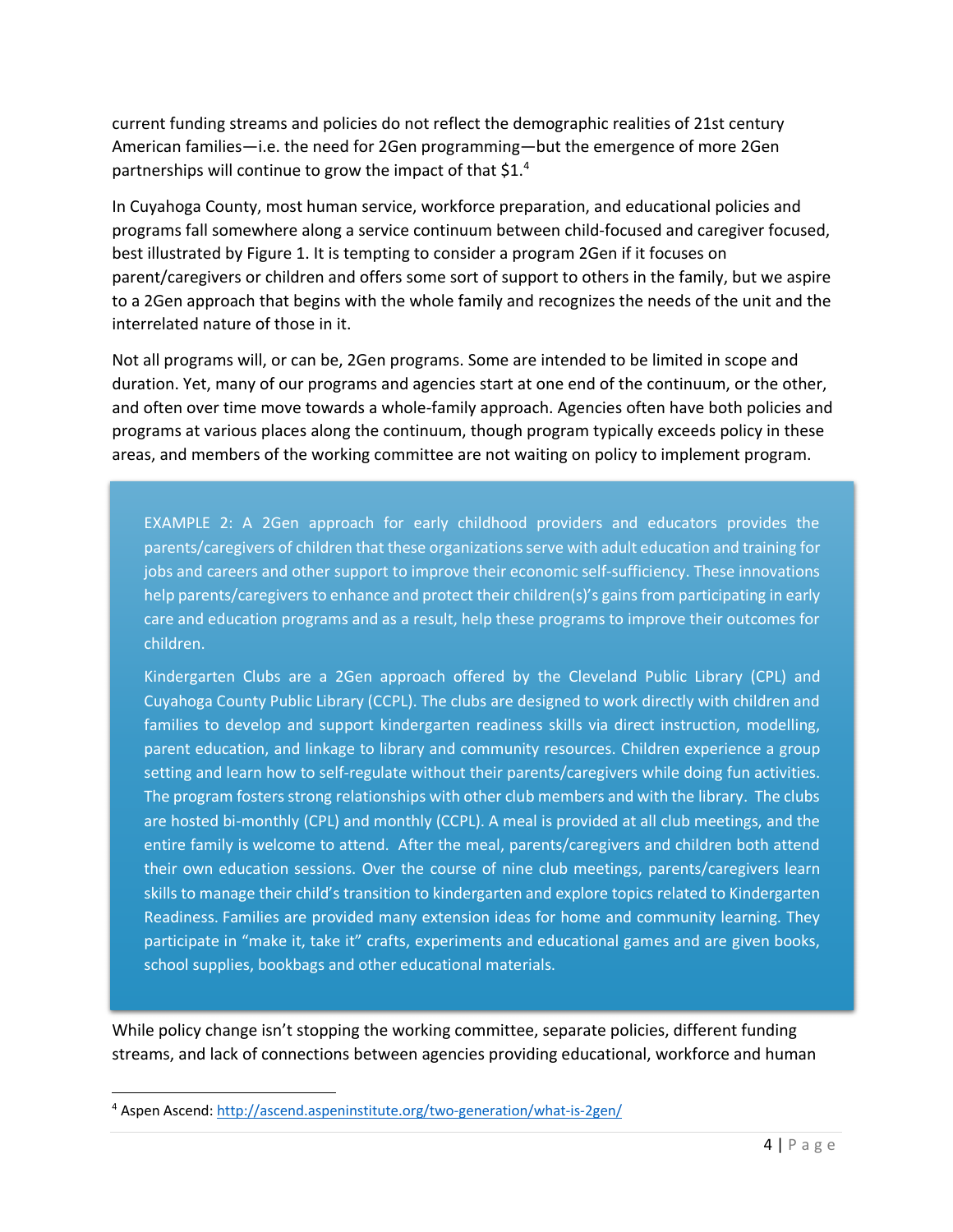services often do hinder achieving 2Gen programs. Enlightened and supportive policies must be in place to support effective programs, and a balance must be achieved between the two. This can only happen if **whole-family approaches** are implemented that focus equally and intentionally on services and opportunities for the child and the adults in their lives. As Aspen Ascend notes, approaches must "articulate and track outcomes for both children and adults simultaneously."

In addition to the concept of the 2Gen Continuum, there are also five key components that need to be addressed in 2Gen policies and programs. These are: 1) Postsecondary Education and Employment Pathways; 2) Early Childhood Education and Development; 3) Economic Assets; 4) Health and Well-Being; and 5) Social Capital. Each is important to a whole family approach.5



# *Figure 1: Potential Elements of a Whole-Family Continuum*

Source: Dave Lash & Company

<sup>5</sup> Aspen Ascend: http://ascend.aspeninstitute.org/two-generation/what-is-2gen/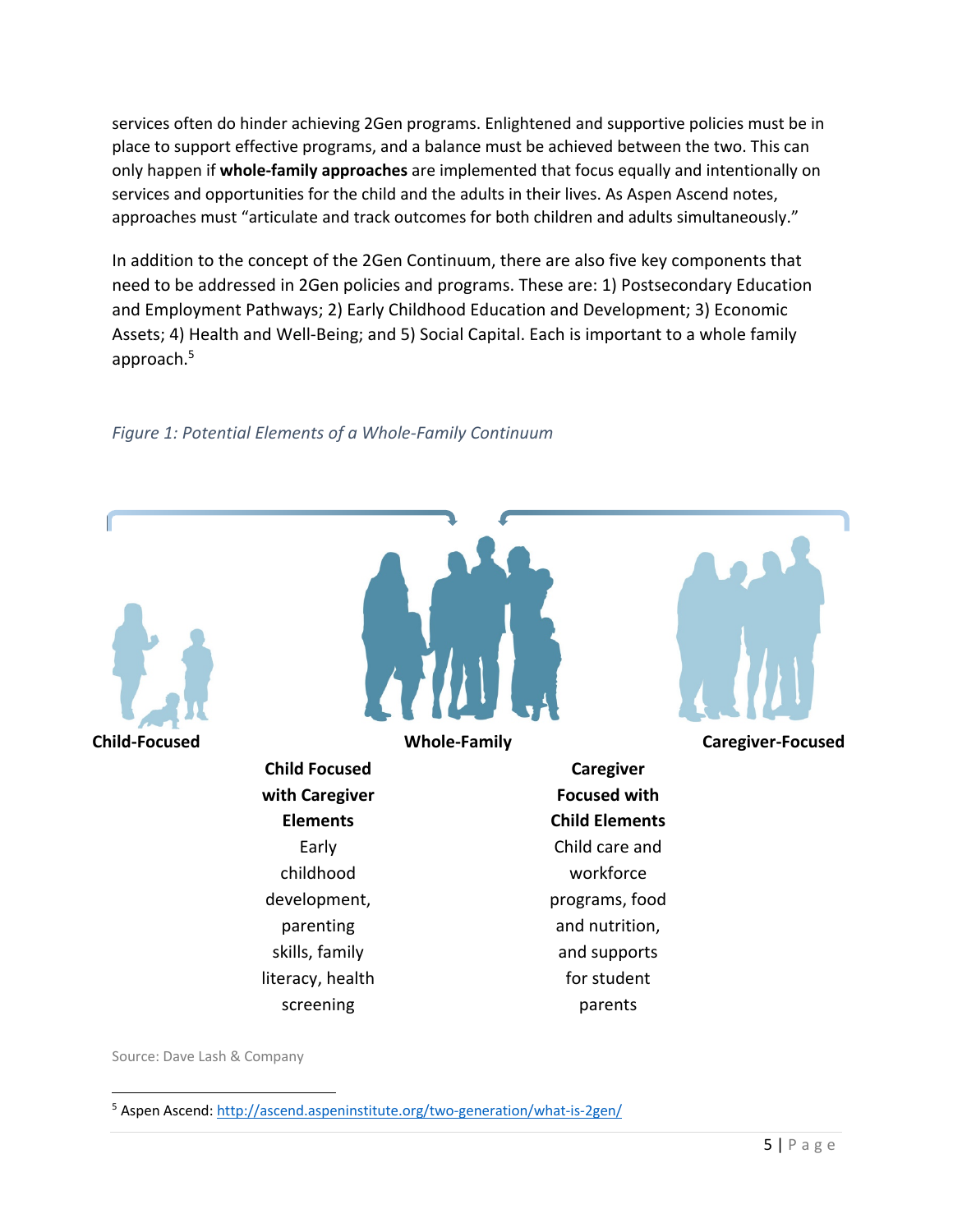Many communities like Cuyahoga County have rich service delivery in each of these areas. However, a community can be service-rich and connection poor. Such "poor connectivity" is not the fault of individual organizations or leaders. Program design, policies, accountability, and funding structures have created systems that are designed to exist separately, with little incentive to combine or network between services. We become experts in our own areas with poor knowledge of what exists in other service domains. At both the 2Gen Literacy Summit in 2018 and the working committee meetings, the call was clearly present to know more about what services are available and to understand where our service "gaps" are the greatest.

Work has been done to better understand these gaps. Invest in Children conducted a survey of 67 universal pre-k sites in Cuyahoga County to identify family needs and interests. The Literacy Cooperative used the results of the survey as an environmental scan of 2Gen partnership opportunities: 46/67 sites or 69% report that families rated job training/placement as a high need. The type and scope of their 2GEN activity or event varies by site, but the need is clear. Our research also indicates a need for early literacy interventions in many of the communities (Clark/Fulton, Broadway/Slavic Village, Buckeye/Woodhill) that have limited or no high quality universal pre-k sites.

# The Difference between Policies and Programs

While providing critical help to many, federal and state programs designed to help low-income families overcome their daily challenges often operate in isolation from one another. Moreover, many of these programs were not designed for interagency collaboration. This rigidity filters down to the nonprofit, faith-based, and community-based organizations working with low-income families. Different funding sources, distinct definitions of success and narrow guidelines impede these organizations' ability to respond to the needs of children and parents/caregivers in tandem. 6

The Annie E. Casey Foundation illustrates one of the greatest hurdles to achieving a 2Gen approach: a lack of sufficient policies to support programs. It can be argued that we know how to design successful programs and that we have been doing that for years. Yet, regardless of their success, programs tend not to persist unless they are supported by meaningful local, state, and national policies. In the absence of broader policy changes, success is best obtained by those organizations who find creative ways to partner together locally, to braid or blend together often disparate programs and funding streams. A 2017 Policy Brief by the Annie E. Casey Foundation illustrates several examples of this.<sup>7</sup> Despite the success of local groups in doing this, the Foundation also strongly noted that "…policymakers and funders also have a role to play: They can help remove the common obstacles and challenges that prevent organizations

<sup>6</sup> See: *Creating Opportunities for Families a Two-Generation Approach*, p. 10, The Annie E. Casey Foundation. Available at: http://www.aecf.org/m/resourcedoc/aecf-CreatingOpportunityforFamilies-2014.pdf

 $7$  (2017) Advancing Two-Generation Approaches: Funding to Help Families Succeed. Annie E. Casey Foundation. Available at: http://www.aecf.org/m/keys/AECF\_PracticeBrief1\_Advancing2GenApproaches-2017.pdf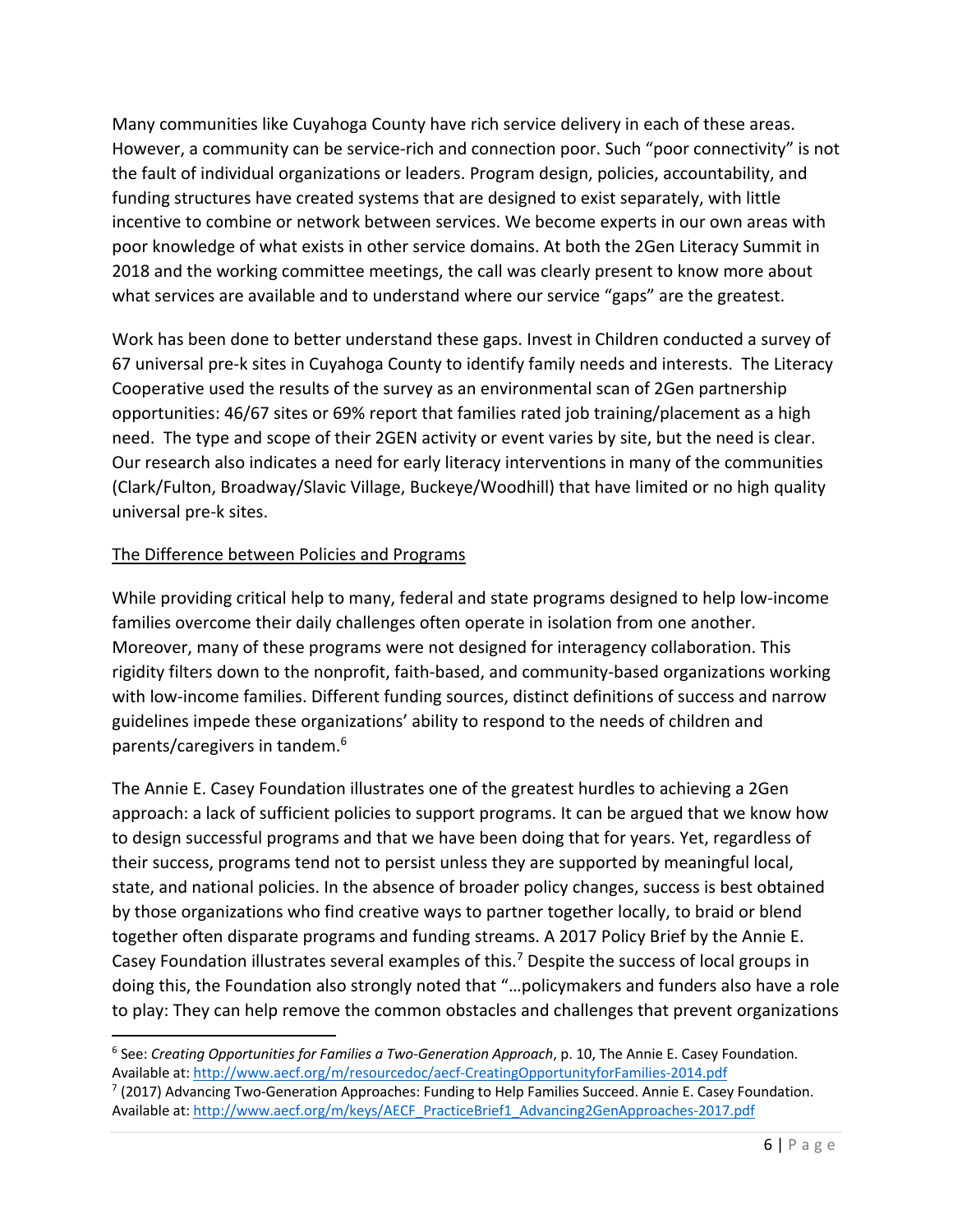from fully realizing an approach that takes the whole family into account."8 Our Call to Action in Cuyahoga County seeks to partner with local policymakers and funders in achieving this goal.





# Conclusion and Next Steps

As noted at the outset, stakeholders across Cuyahoga County are looking to build 2Gen approaches and offer services, support, and help to whole families. The models highlighted in our examples offer evidence that a 2Gen approach can begin to work in our community and our next steps include:

**Step 1** to advancing this work is to involve parents/caregivers and we have made progress in this area. The 2Gen Working Committee developed a survey to gather feedback from parents/caregivers engaged in programming across a sample of partners. The survey was piloted with four partners from the working group and it asked about parents'/caregivers' experience with available services and support as well as their exposure to 2Gen programming. The four organizations (The Centers, Cuyahoga County Public Library, Neighborhood Connections, and Youth Opportunities Unlimited) fielded the survey with a total of 40 parents/caregivers and collected results in several ways—in a group setting, through 1:1 interviews, and as handouts.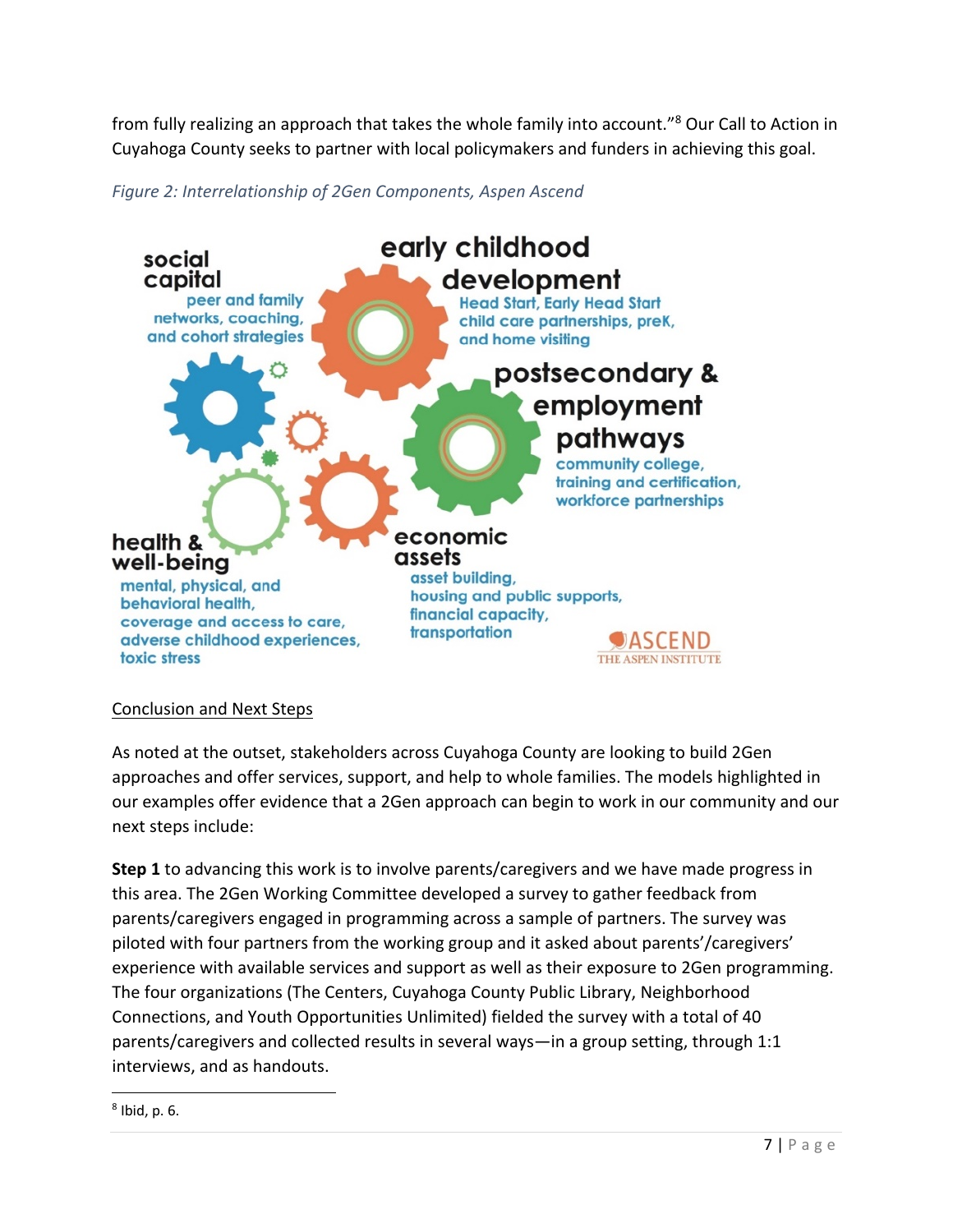A majority of respondents indicated that they had been asked their opinion about the services and supports they receive and that they feel listened to and heard. One parent noted that recommended changes aren't always adopted but s/he knows the input has been reviewed. Parents/caregivers cited the libraries, schools, The Centers, and 123 Read as positive resources they depend upon and they spoke of their strong relationships with staff. When asked why these programs were the most helpful, respondents gave examples that included both themselves and their child such as: "They do a great job w/ my child and ensure I have supports needed; My child has been learning a lot and this has encouraged me to finish my degree." And: "Because they support the *children and parents* with referrals, one on one, parent meetings [and] trainings." This interest in multi-solution programming isn't always articulated as '2Gen' but when asked what else they'd like to see, it is clear that parents/caregivers value 2Gen approaches. Several respondents offered key characteristics of 2Gen programming when asked what they would design if they could: a one stop shop, flexible weekday/evening/weekend hours, something that engaged young children with adults in a play and learning environment; and a large game room lounge area for adults and children.

Despite the positive comments, parents/caregivers—including those well connected to current agencies—flagged services they/their children need that they are unable to access. These included disability support, emotional regulation/counseling, the math equivalent of 123 Read, counseling, grandparent support groups, and more off-hour programming in general. However, even while wanting more services, respondents generally reported that staff engage with them and offer empathy, flexibility, and support. All of this feedback offers us parental validation of the need and desire for quality 2Gen programming in Cuyahoga County. We appreciate those who responded during the survey pilot. Since this was a pilot, staff offered feedback that the survey was too long, written at a higher than ideal literacy level, and not flexible between 1:1 and group administration. We will be making adjustments before deploying it to a wider audience to gather even more input in early 2019.

**Step 2** to build inter-agency knowledge among providers, has started in our working group meetings as participation grows and organizations and individuals have the opportunity to share more about their work, their goals, and their journey with 2Gen programming. We plan to continue this relationship building throughout 2019 by offering at least 6-8 site visits to partner organizations.

**Step 3** will grow as Step 2 does. The more our partners and stakeholders are able to learn about each other and develop relationships with each other, the easier it will be to build cross agency referrals and share data across partners. This is a long-term vision, but we hope to have new formal partner referral relationships in 2019 and we will start with what we saw in the Invest in Children work. The 2Gen Committee will examine which Universal Pre-K sites can be targeted by adult education and workforce development partners to provide on-site or structured referral to programming for parents'/caregivers' educational and career advancements. As